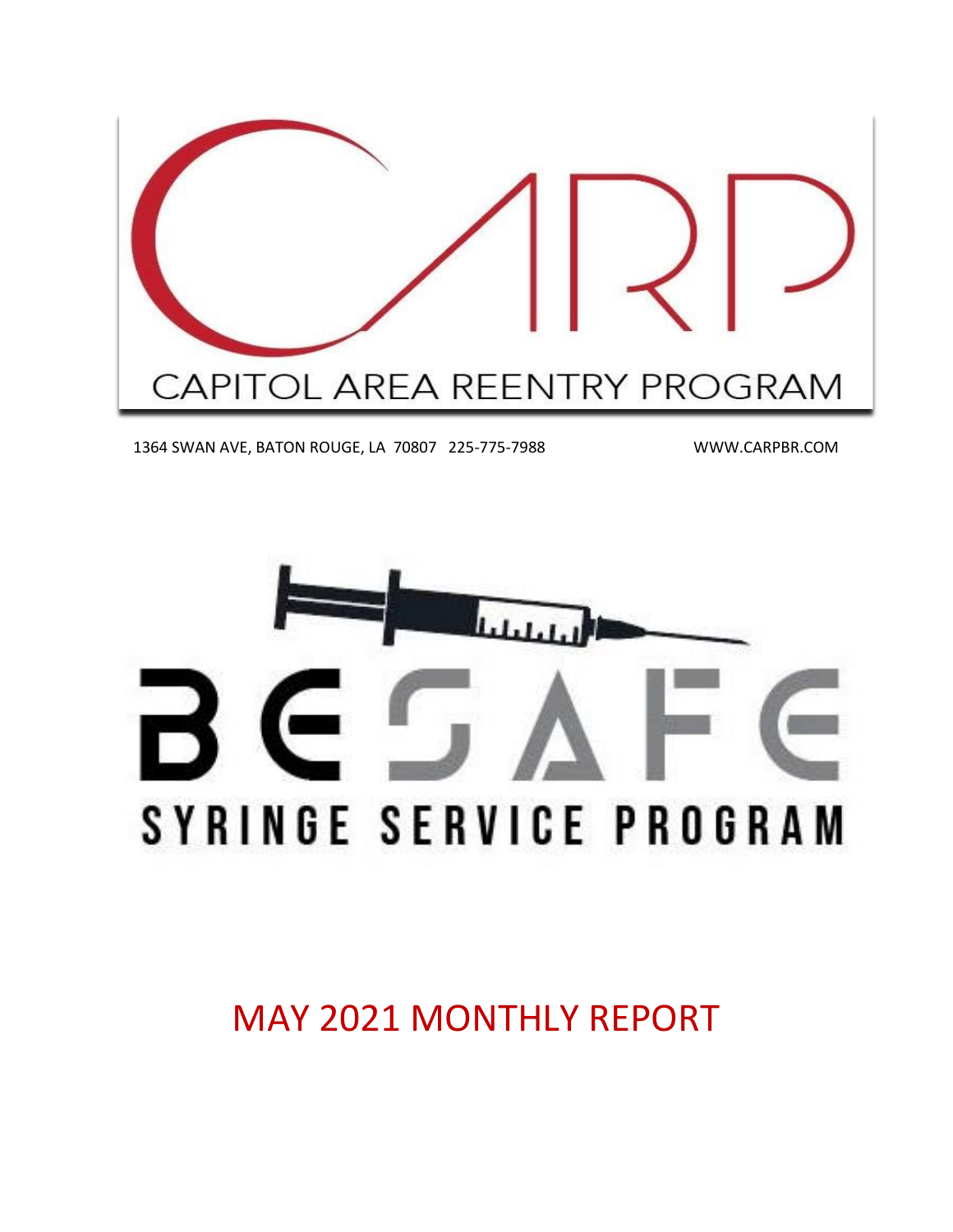





| New Members: | 38. | Office:      | D4D | Urban-BR: | 598 |
|--------------|-----|--------------|-----|-----------|-----|
| Naloxolone   | 404 | Outreach:    | 314 | Rural:    | 505 |
| NarcAn       | 61  | Mobile Unit: | 244 |           |     |









RACE

| Male:   | 564 | $18 - 35$ : | 462 | White:    | 940            |
|---------|-----|-------------|-----|-----------|----------------|
| Female: | 539 | $36-60:$    | 612 | Black:    | 152            |
|         |     | $61+$ :     | 29  | Asian:    | $\overline{4}$ |
|         |     |             |     | Hispanic: | ⇁              |

MAY 2021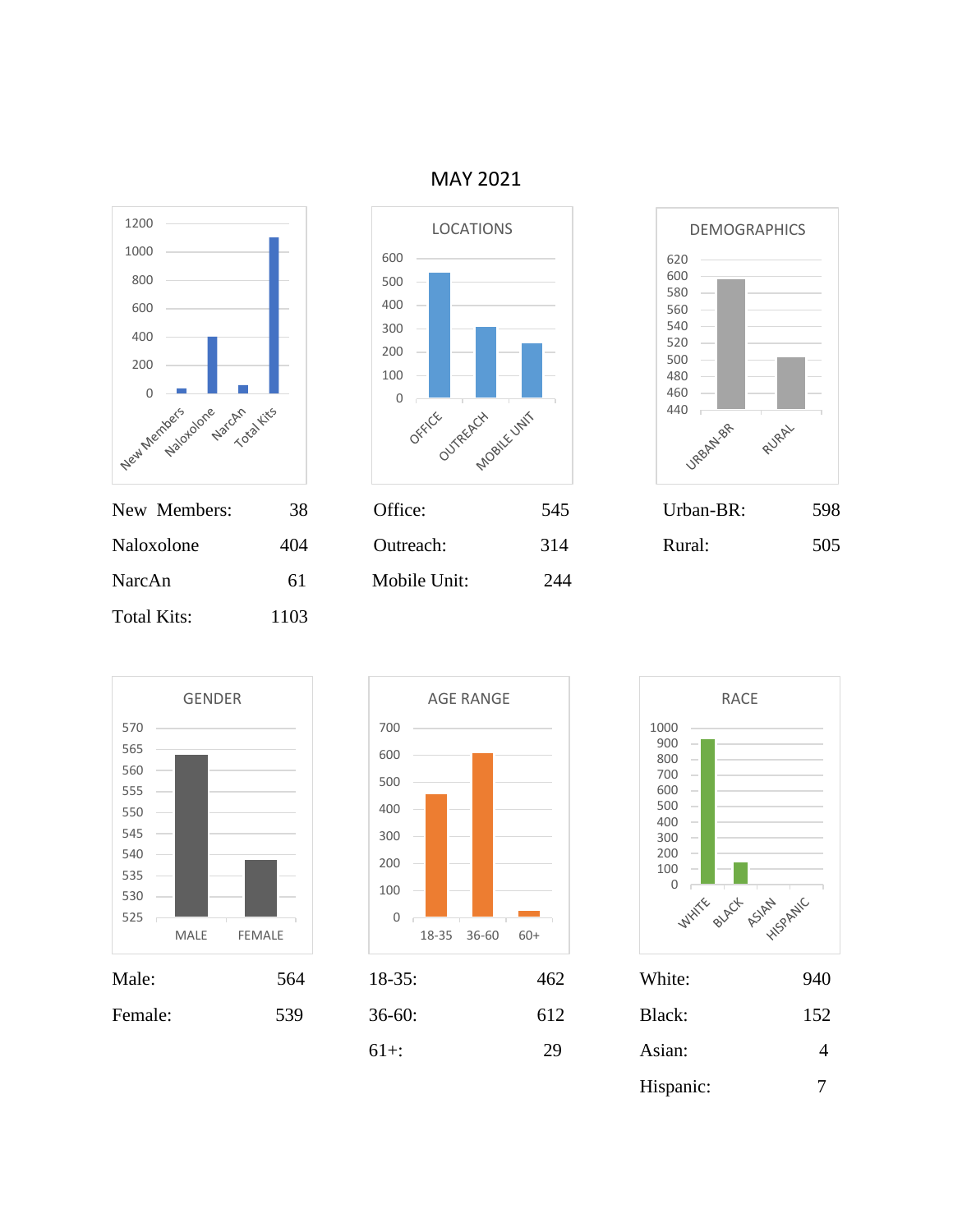#### **\*Charts Shows Program Members**

#### **Program Members**

**Total | 1103** Males | 564 Female | 539 Black | 152 White | 940 Hispanic | 7 Asian | 4 Ages 18-35 | 462 Ages 36-60 | 612 Ages 61 and Over | 29

### **Geographical Area**

Urban & Suburban | 598

Rural | 505

#### Breakdown by City:

| Abbeville-        | Addis-5       | Alfords-       | Aline-1         |
|-------------------|---------------|----------------|-----------------|
| Baker-47          | Bayou Goula-5 | Beuche-2       | Baton Rouge-588 |
| Bogalusa-9        | Brusly-4      | Central-30     | Clinton-15      |
| Denham Springs-80 | Erwinville-   | Ethel-1        | Geismar-7       |
| Glynn-            | Gonzales-14   | Hester-        | Holden-8        |
| Jackson-12        | Jarreau-8     | Jeanerette-1   | Kentwood-1      |
| Killian-          | Lafayette-1   | Lake Charles-6 | Livingston-10   |
| Livonia-2         | Maurepas-     | Monroe-        | New Iberia-1    |
| New Orleans-1     | New Roads-    | Norwood-1      | $Oscar-3$       |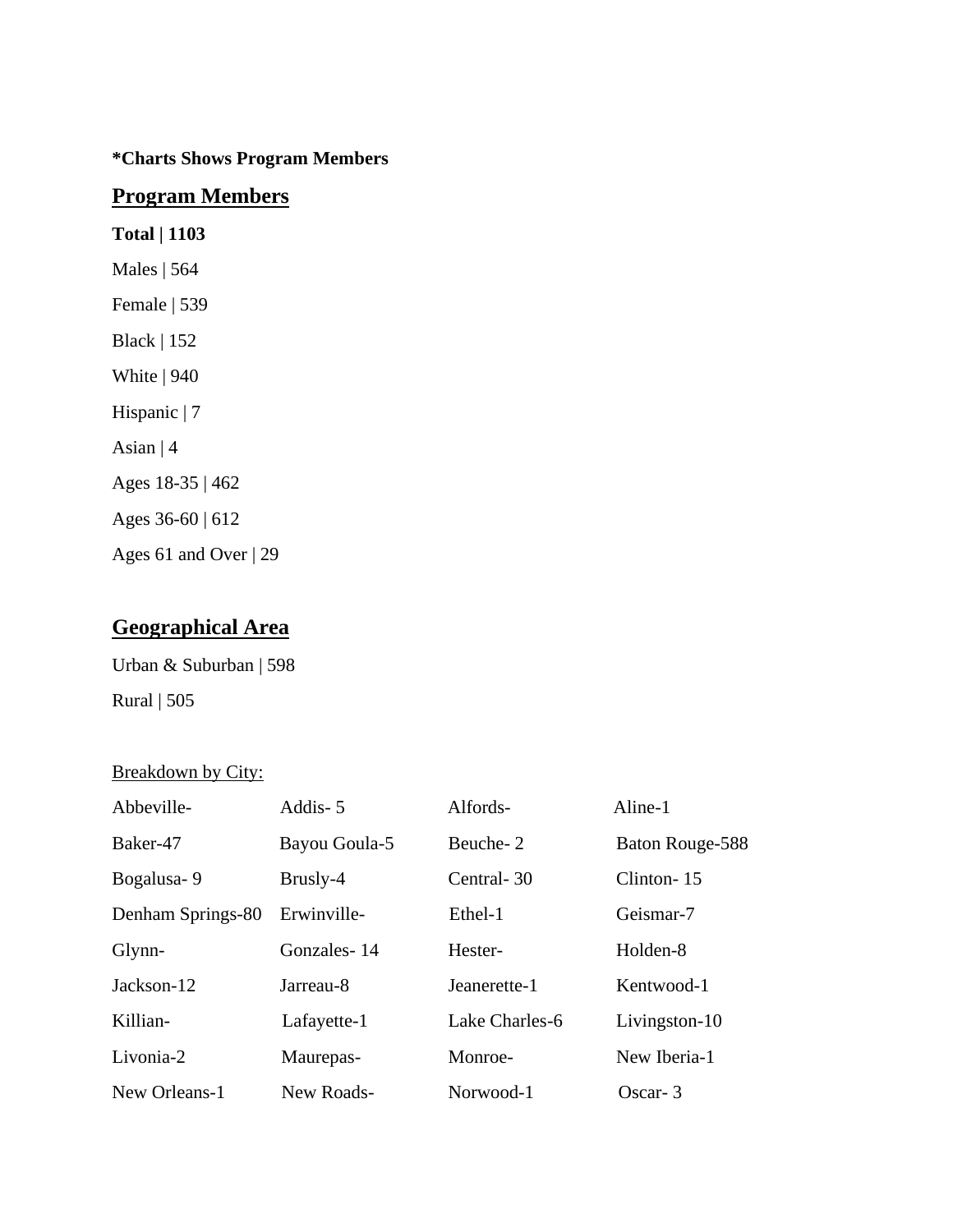| Pine Grove-2    | Plaquemine-8  | Ponchatoula-3 | Port Allen-23     |
|-----------------|---------------|---------------|-------------------|
| Prairieville-25 | Ramah-        | Rosedale-     | Slaughter-7       |
| Sorrento-4      | Springfield-3 | St Amant-9    | St Francesville-1 |
| St Gabriel-6    | Torbert-2     | Varnado-1     | Ventress-4        |
| Walker-40       | Watson-33     | West Monroe-1 | White Castle-     |
| Zachary-43      |               |               |                   |
| Alabama-2       | Illinois-     | Michigan-     | Mississippi-      |
| Ohio-1          | Virginia-1    |               |                   |

#### Baton Rouge by Zip Codes:

| 70801-1    | 70802-24 | 70803-   | 70804-   |
|------------|----------|----------|----------|
| 70805 - 55 | 70806-53 | 70807-26 | 70808-20 |
| 70809-82   | 70810-34 | 70811-23 | 70812-13 |
| 70813-     | 70814-15 | 70815-69 | 70816-95 |
| 70817-35   | 70818-33 | 70819-4  | 70820-8  |
| 70821-1    | 70822-2  | 70826-   | 70837-   |
| 70874-     | 70891-   |          |          |

## **\*New Members**

Total |38

## **Kits Distributed**

| Office $ $ |  |
|------------|--|
|------------|--|

Office | 545 Outreach | 314 Mobile Unit | 244

## **Narcan Distributed**

Nasal | 61 Injectable | 404